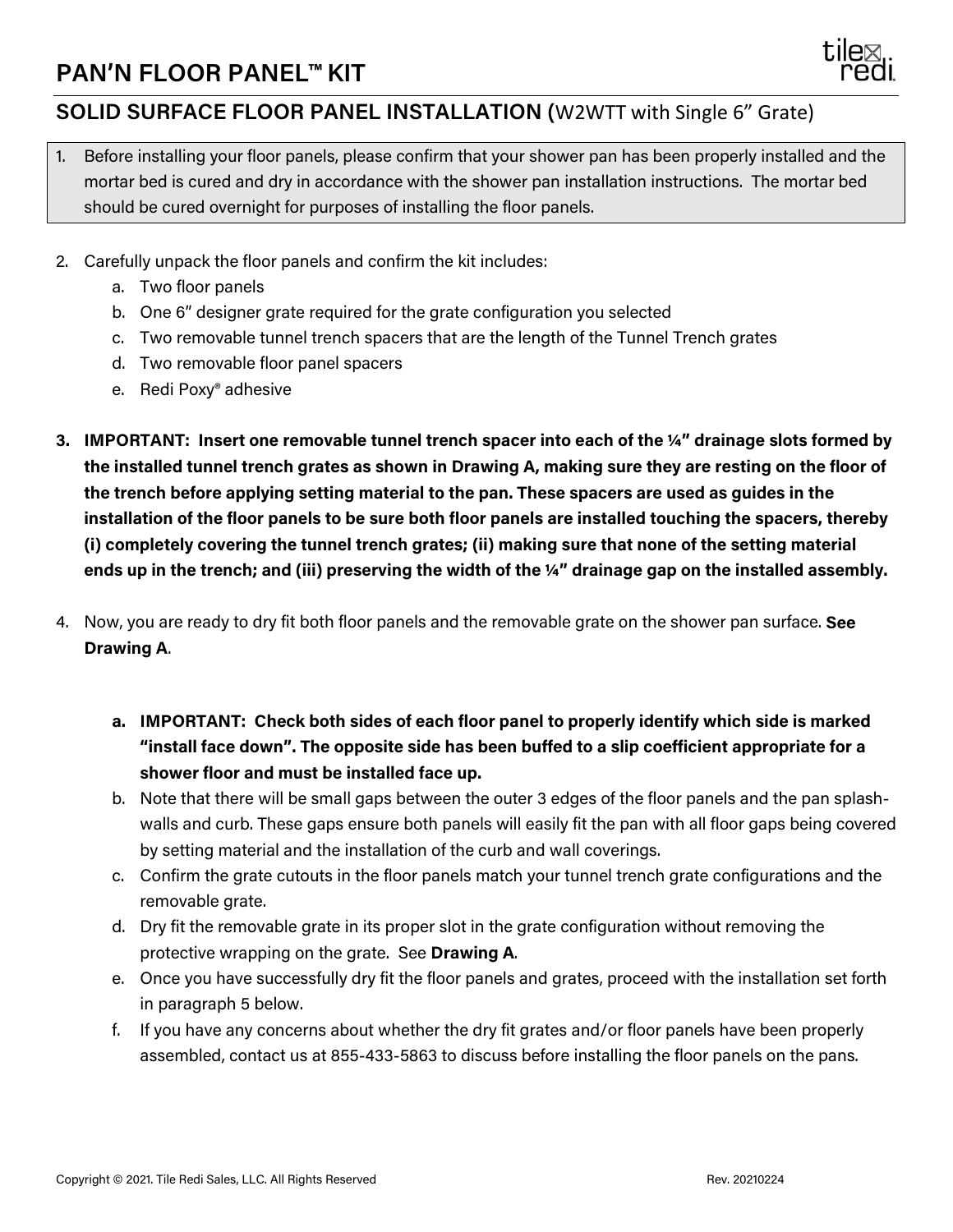- 5. Installation Instructions for Floor Panels. **See Drawing B.**
	- a. Remove the floor panels and the removable grate from the shower pan floor.
	- b. Redi Poxy® is the only approved setting material for installation of the floor panels on our pans.
	- c. Mix the included approved Redi Poxy adhesive and trowel the epoxy onto the shower pan surface using a 1/8" x 1/8" V-notch trowel first on one side of the trench and next on the other side of the trench, completely covering the entire shower pan floor.
		- **i. Be sure that the Redi Poxy is very carefully applied where the removable tunnel trench spacers meet the tunnel trench grates so the epoxy is just touching the spacers, thereby making sure the Tunnel Trench grates are completely covered without any setting material ending up in the trench or compromising the drainage gap.**
	- d. Place the first floor panel on the epoxy bed so it is just touching the removable tunnel trench spacer and the spacer remains vertical. Then do the same with the second floor panel. If the floor panels are not the same size, it is recommended to install the larger panel first.
		- i. Immediately after installing the floor panels, install the removeable floor panel spacers against the outer edge of both sides of the drain opening, as depicted in **Drawing B**.
		- ii. Then remove both removable tunnel trench spacers and carefully wipe any excess epoxy from the ¼" drainage slot opening.
		- iii. Allow the epoxy to cure.
		- **iv. Once cured be sure to take out both removable floor panel spacers.**
	- e. You are now ready to install your curb and/or wall coverings.